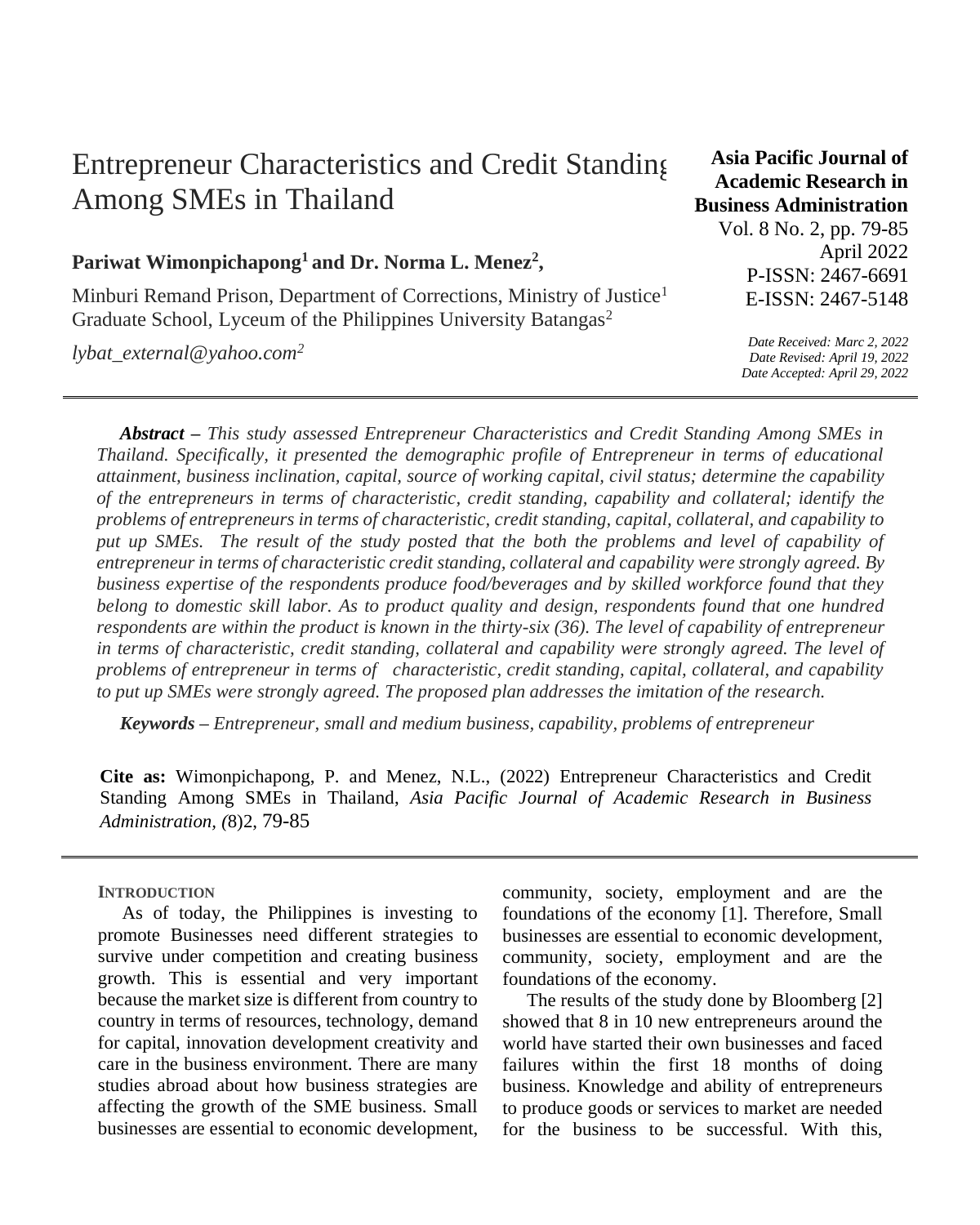entrepreneurs are the most important factors because they integrate three types of production factors: land and natural resources, labor, and capital to manage them.

In Thailand, Small and Medium Enterprises (SMEs) covered 3 large groups as Production (Product Sector), the agricultural sector (Agricultural Processing) and Trading Sector covers wholesale and retail trade. The criteria used to classify SMEs whether they are small or medium-sized enterprises are High-class value of fixed assets; number of employment and classification of SMEs based on the high value of fixed assets. According to Al-Tit et al. [3] SME sector plays an important role in national economies, thus becoming the driving force for the development of the entire economy.

Thai government sector is aware of the problems and therefore promotes entrepreneurship by the Department of Industrial Promotion. The project has been initiated to create a new entrepreneur creation (NEC) to support entrepreneurs with management knowledge to successfully establish a business and continue its operation as a source of employment and income for the country. There is also a unit such as the Office of Small and Medium Enterprises Promotion supporting knowledge and understanding about entrepreneurship and facilitate business operations in order to increase the competitiveness of more domestic entrepreneurs.

The study is beneficial to understand Proposed Platform for Investors of Small and Medium Entrepreneurs in Thailand and be successful in whatever business ventures they would like to undertake.

## **OBJECTIVES OF THE STUDY**

This study proposed platform for Investors of Small and Medium Entrepreneurs in Thailand. Specifically, it presented the demographic profile of Entrepreneur in terms of educational attainment, business inclination, capital, source of working capital, employment status; determine the capability of the entrepreneurs in terms of collateral, capabilities, characteristic, and credit standing; identify the problems of entrepreneurs in terms of capital, collateral, characteristic, credit standing, capability to put up SMEs.. and to propose a

strategies to lessen problems and improve capability of Small and Medium Entrepreneurs in Thailand.

## **MATERIALS AND METHODS Research Design**

This study used quantitative descriptive method of research to determine Entrepreneur Characteristics and Credit Standing Among SMEs in Thailand in terms of the capability of the entrepreneur and problems of entrepreneur and descriptive research design with survey method is applied in the study. The researcher has used both the primary and the secondary data for the purpose of this study. Secondary data were collected from available books, publications, research studies and websites.

## **Participants**

The target population of the study is composed of successful entrepreneurs among small and medium enterprises from the records of the Department of Business Management [4], in five industry groups as manufacturing, service, distribution agriculture and food and construction and real estate businesses. The total population is 300 persons identified using simple proportional allocation.

Data were collected via a survey conducted on entrepreneurs in Bangkok Thailand. A total of 300 questionnaires were distributed out of, which 300 questionnaires were returned and usable for analysis.

## **Data Gathering Instrument**

The researcher used Proposed Sampling distributing the questionnaire to entrepreneurs in Bangkok Thailand; Proposed Sampling according to Bernardez [5] is a technique whereby chance the samples are included in the study on the basis of their availability at the time the sampling takes place, before its distribution the researcher requested also for the assistance for distribution and retrieval of the survey instrument among entrepreneurs in Bangkok, Thailand.

The researcher used self-made questionnaire which was constructed because of literature review and related studies analysis. The instrument has three (3) Parts, Part I dealt with demographic profile of entrepreneurs; part II dealt with capability of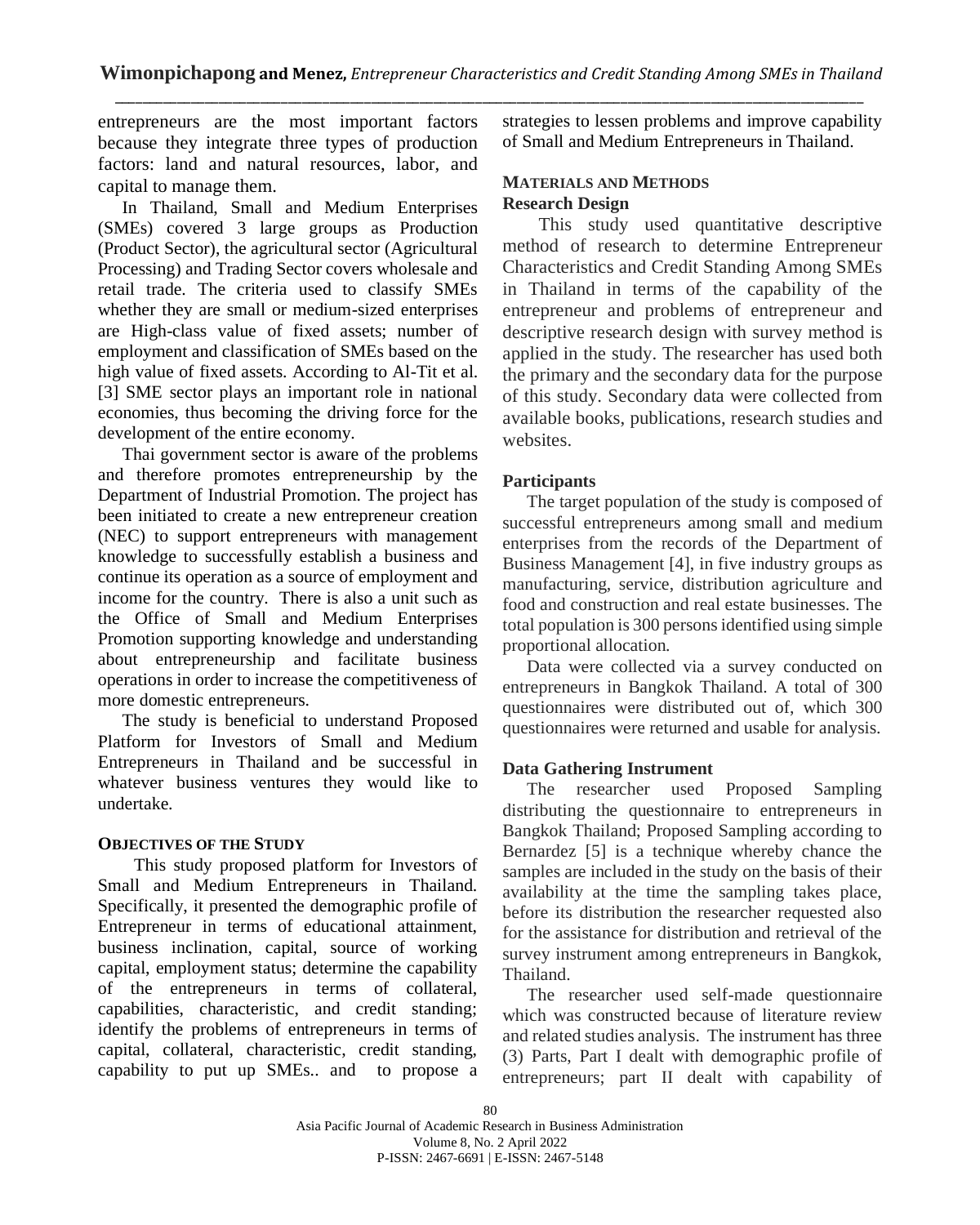**RESULTS AND DISCUSSION**

entrepreneurs and part III dealt with problems of the entrepreneurs.

A closed-ended interview-schedule was designed to collect data from entrepreneurs in Bangkok Thailand.

The research instrument collected data was 5 point rating scale questionnaires (Likert, 1967) was used to measure respondents on capability of the entrepreneurs and the problems of entrepreneur.

Responses to Part II and Part III were quantitatively measured using an item choice of options was 1 as the lowest and 5 as the highest. The five–point Likert scale was used to measure respondents' perception of the capability of the entrepreneurs and the problems of entrepreneur.

#### **Procedure**

The researcher visited director of Small and Medium Business in Bangkok to talk informally for collecting information regarding capability and problems of entrepreneurs.

After collecting all necessary data, data have been analyzed and tabulated descriptively. This tabulated information used to measure the capability of the entrepreneurs and the problems of entrepreneur.

The following steps were undertaken in gathering the data to answer the questions in the study. The researcher used proposed sampling in distributing the questionnaire to 300 entrepreneurs in Bangkok Thailand; Proposed Sampling according to Bernardez [5] is a technique whereby chance the sampling are included in the study on the basis availability at the time the sampling take place.

## **Data Analysis**

The five-point Likert scale was used to measure respondent's perceptions of the capability of the entrepreneurs and the problems of entrepreneur with the following assigned values: 1=Strongly Disagree (SD), 2=Disagree (D), 3=Moderately Agree (MD), 4=Agree (A), and 5=Strongly Agree (SA).

Quantitative data analysis was conducted using descriptive statistics: mean, median, standard deviation, frequency, percentage. To measure level of factor the capability of the entrepreneurs and problems of the entrepreneurs.

| Table 1.                               |     |                 |  |
|----------------------------------------|-----|-----------------|--|
| Respondents' Profile (N=300)           |     |                 |  |
| <b>Profile Variables</b>               | F   | $(\frac{6}{6})$ |  |
| <b>Educational attainment</b>          |     |                 |  |
| <b>Under Bachelor</b>                  | 132 | 44.00           |  |
| <b>Bachelor</b>                        | 144 | 48.00           |  |
| Post Graduate                          | 24  | 8.00            |  |
| <b>Business Inclination</b>            |     |                 |  |
| Manufacturing                          | 60  | 20.00           |  |
| Service                                | 60  | 20.00           |  |
| Trade/Retail                           | 60  | 20.00           |  |
| Agriculture and Food                   | 60  | 20.00           |  |
| <b>Construction and Real Estate</b>    | 60  | 20.00           |  |
| Capital                                |     |                 |  |
| 10-30 Million Baht                     | 8   | 2.70            |  |
| 31-50 Million Baht                     | 135 | 45.00           |  |
| 51-60 Million Baht                     | 139 | 46.30           |  |
| 61-200 Million Baht                    | 6   | 2.00            |  |
| Over than 200 Million Baht             | 12  | 4.00            |  |
| Source of working capital              |     |                 |  |
| Owner                                  | 60  | 20.00           |  |
| Family                                 | 66  | 22.00           |  |
| Bank                                   | 102 | 34.00           |  |
| <b>Other Financial Institution</b>     | 72  | 24.00           |  |
| <b>Employment Status</b>               |     |                 |  |
| <b>Domestic Business</b>               | 222 | 74.00           |  |
| Domestic Business and                  | 78  | 26.00           |  |
| <b>International Business</b>          |     |                 |  |
| <b>Business expertise</b>              |     |                 |  |
| Produce and Agricultural machinery     | 44  | 14.67           |  |
| Produce spare part                     | 32  | 10.66           |  |
| Manufacture of clothes/apparel         | 18  | 6.00            |  |
| Produce food/beverages                 | 74  | 24.67           |  |
| Manufacture of leather good            | 12  | 4.00            |  |
| Service                                | 60  | 20.00           |  |
| Others                                 | 60  | 20.00           |  |
| Skill workforce                        |     |                 |  |
| Domestic skill labor                   | 123 | 41.00           |  |
| Foreign skilled labor                  | 90  | 30.00           |  |
| Unskilled labor                        | 45  | 15.00           |  |
| No skilled labor                       | 42  | 14.00           |  |
| <b>Product Quality and Design</b>      |     |                 |  |
| The product is known in the market     | 144 | 47.30           |  |
| The product has a specific form        | 62  | 20.70           |  |
| The product / Service is of acceptable | 60  | 20.00           |  |
| The product has a beautiful design     | 36  | 12.00           |  |
|                                        |     |                 |  |

Table 1 presents the frequency and percentage of the respondents' profile by educational attainment, business inclination, capital, source of working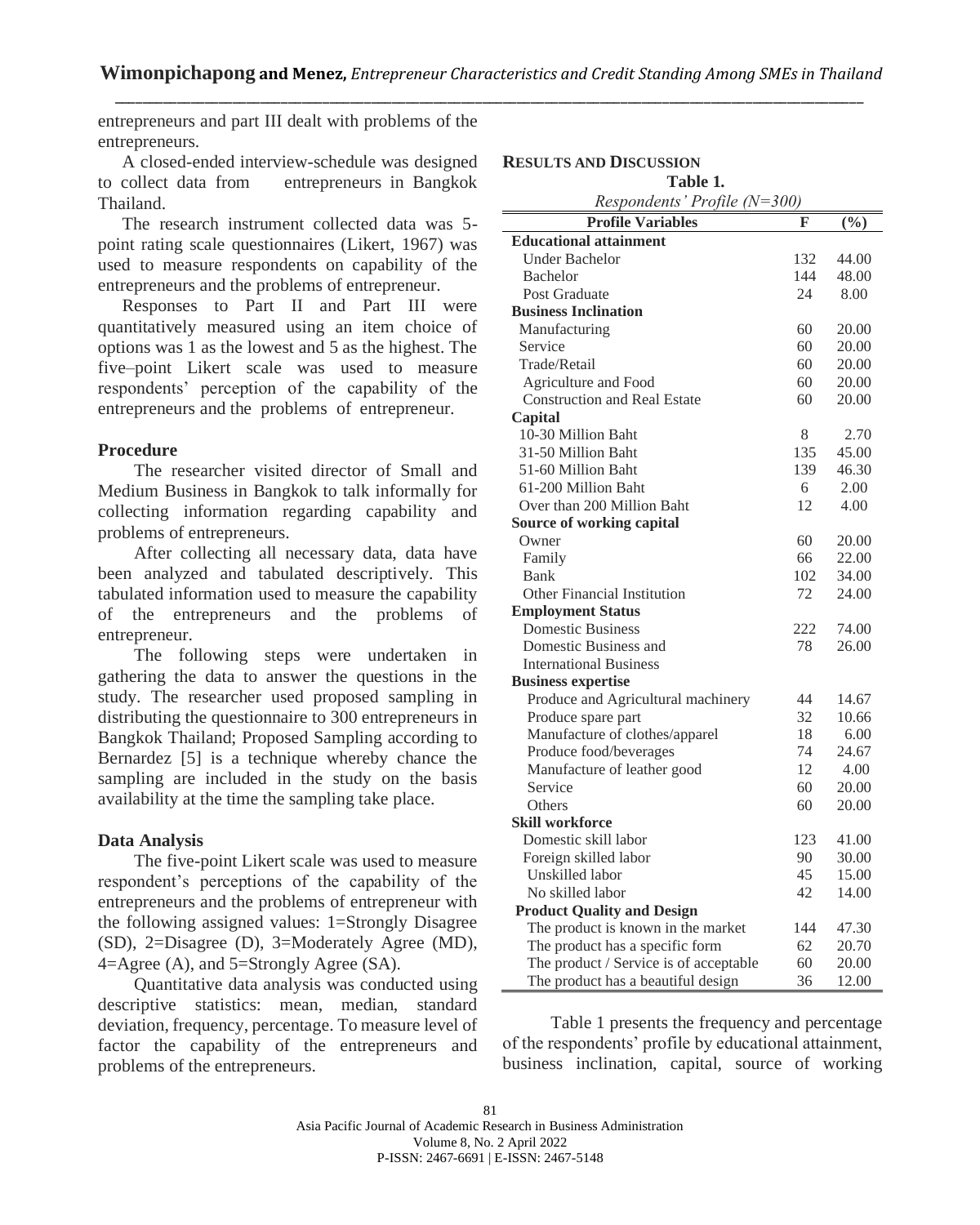capital, civil status, business expertise, skilled workforce and product quality and design.

Based on the distribution of the respondents one hundred and forty-four (144), or 48.00 percent of them are within bachelor which sixty (60) or 20.00 percent of the respondents are within manufacturing, services, trade/ retail, agriculture and food, and construction and real estate and twenty-four (139) or 46.30 percent of them has a capital of 51-60 Million Baht.

Respondents by source of working capital found out that seventy-two (72), or 24.00 percent are within other financial institution. As to their civil status it found out that two hundred and twenty-two (222), or 74.00 percent of them are within domestic business, with business expertise in producing food/ beverages (24.67%). In terms of skilled workforce, it was found out that one hundred and twenty-three (123) or 41.00 percent of the respondents are within domestic skill labor, ninety (90) or 30.00 percent are within foreign skill and as to product quality and design, most of the respondents confirmed that their product is known in the market (47.30%).

#### **Table 2.**

| <b>Characteristic</b>                                                                       | WM   | VI                       | <b>Rank</b> |
|---------------------------------------------------------------------------------------------|------|--------------------------|-------------|
| 1. You have a good business<br>partner and finance advisor.                                 | 4.66 | <b>SA</b>                | 2           |
| 2. You like to work that<br>challenges your knowledge<br>and abilities and risk.            | 4.62 | <b>SA</b>                | 4           |
| 3. You need for achievement in<br>business.                                                 | 4.60 | <b>SA</b>                | 5.5         |
| 4. You have set addict to success<br>goals.                                                 | 4.50 | SА                       | 7           |
| 5. You work hard to the fullest<br>extent possible even when<br>faced with obstacles.       | 4.63 | <b>SA</b>                | 3           |
| 6. You take the past work that has<br>made mistakes as a lesson to<br>reflect the incident. | 4.60 | <b>SA</b>                | 5.5         |
| 7. You have good managerial and<br>leadership abilities.                                    | 4.71 | <b>SA</b>                | 1           |
| <b>Composite Mean</b>                                                                       | 4.62 | <b>Strongly</b><br>Agree |             |

*Legend: 4.50 – 5.00 = Strongly Agree; 3.50 – 4.49 = Agree; 2.50 – 3.49 = Moderately Agree, 1.50 – 2.49 = Disagree; 1.00– 1.49 = Strongly disagree*

As seen in table 2, the composite mean of capability of entrepreneur with regards to characteristic is Strongly Agree (CM= 4.62). Among the items on

characteristic which considered strongly agree by is you have a good business partner and finance advisor  $(4.66)$ , you like to work that challenges your knowledge and abilities and risk (4.62), you need for achievement in business. (4.60), you have set addict to success goals (4.50), you fully work hard possible even when faced with obstacles.  $(4.63)$ , you take the past work that has made mistakes as a lesson to reflect the incident. (4.60), and you have good managerial and leadership abilities. (4.71).

This is an indication that characteristics of entrepreneur focus on their leadership abilities. According to Benjaporn [6] entrepreneurship is the process of diagnosis to make decisions and direct the action of any business. By relying on a person called entrepreneurs is to bring inputs to produce products and services. As to managerial leadership, it is the art of using people, money, materials, and non-organizational equipment to effectively achieve organizational objectives to achieve the goals. It consists of resources for small business management as to people who had great effect on the success of the business since its operations control various production machinery that relies primarily on people. On the other hand, machinery is a permanent asset used in the manufacture of products or services for customers help the business run well and make the business achieve its objectives. Raw materials are of importance for it is used in the production process to the establishment.as well as the working capital. Therefore, machines are not used very much, and it is indispensable that the raw materials fed to the factory must be quality materials and easy to procure in that business operation.

| Table 3.                                                   |  |
|------------------------------------------------------------|--|
| Capability of Entrepreneur with Regards to Credit Standing |  |

| <b>Credit Standing</b>                                       | WM   | VI              | Rank |
|--------------------------------------------------------------|------|-----------------|------|
| 1. Government support your<br>business.                      | 4.68 | SА.             | 7    |
| 2. You have received credit from<br>a financial institution. | 4.76 | S A             |      |
| 3. You have own funds and your<br>family.                    | 4.58 | S A             | 3    |
| <b>Composite Mean</b>                                        | 4.67 | <b>Strongly</b> |      |

*Legend: 4.50 – 5.00 = Strongly Agree (SA); 3.50 – 4.49 = Agree (A); 2.50 – 3.49 = Moderately Agree (MA), 1.50 – 2.49 = Disagree (D); 1.00– 1.49 = Strongly disagree (SD)*

Table 3 presents the respondents agree capability of entrepreneur with regards to credit standing, the composite mean of capability of

Asia Pacific Journal of Academic Research in Business Administration

Volume 8, No. 2 April 2022

P-ISSN: 2467-6691 | E-ISSN: 2467-5148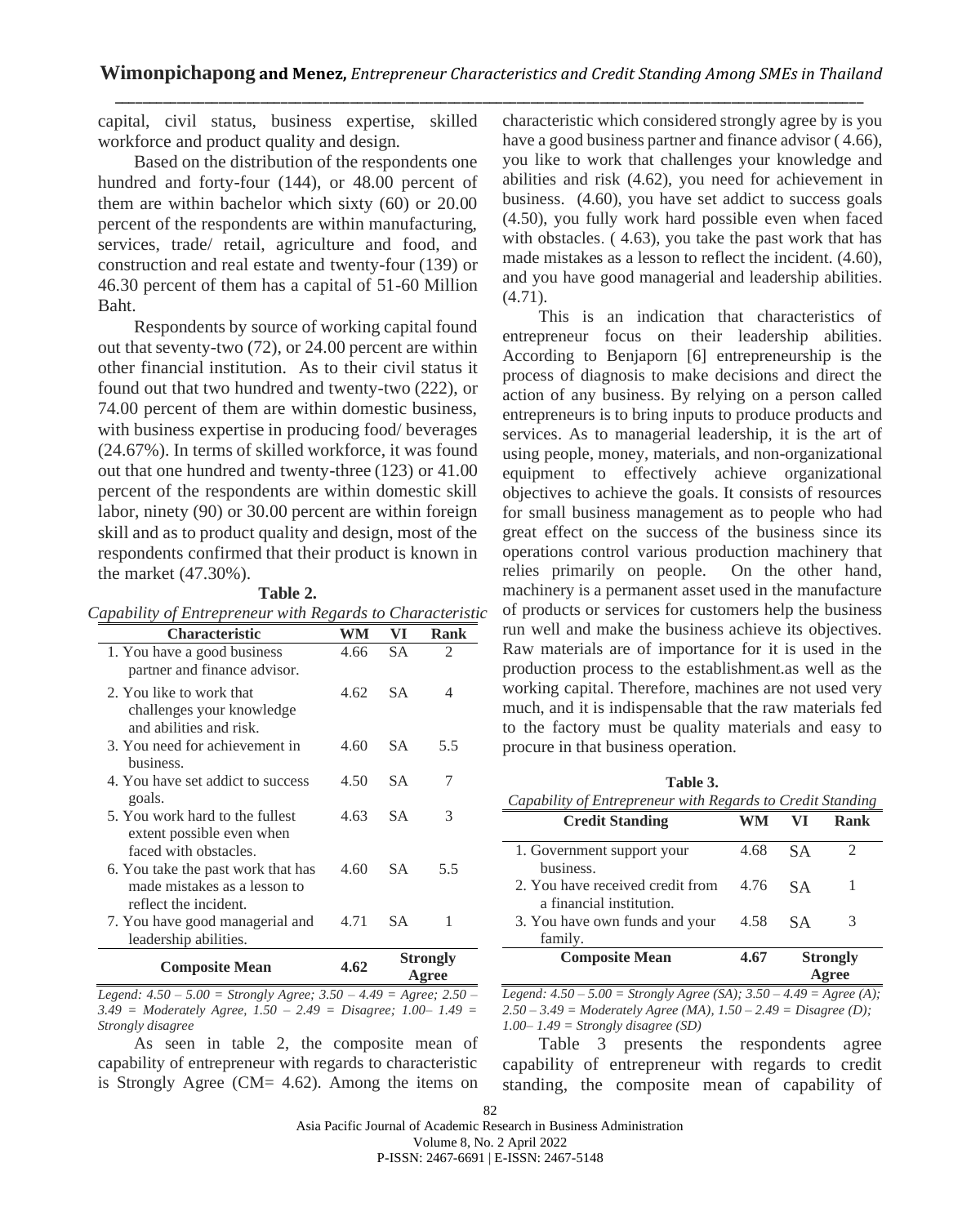entrepreneur with regards to credit standing is Strongly Agreed (CM= 4.67). Among the items on credit standing which considered strongly agree that government support your business (4.68), you have received credit from a financial institution (4.76), while you have own funds and your family  $(4.58)$ .

This is an indication that entrepreneur focus on credit from a financial institution. According to Moritz [7], small and medium-sized enterprises (SMEs) play a vital role for the innovativeness, economic growth, and competitiveness of Europe. One of the most pressing problems of SMEs is access to finance to ensure their survival and growth.

**Table 4**

| Capability of Entrepreneur with Regards to Collateral |        |      |                                                                                                                                                                 |
|-------------------------------------------------------|--------|------|-----------------------------------------------------------------------------------------------------------------------------------------------------------------|
| <b>Collateral</b>                                     |        | VI.  | Rank                                                                                                                                                            |
| 1. You have land assets as                            | 4.62   | - SA |                                                                                                                                                                 |
| collateral for credit.                                |        |      |                                                                                                                                                                 |
| 2. You use machines as                                | 4.60   | - SA | $\mathcal{D}_{\mathcal{A}}^{\mathcal{A}}(\mathcal{A})=\mathcal{D}_{\mathcal{A}}^{\mathcal{A}}(\mathcal{A})\mathcal{D}_{\mathcal{A}}^{\mathcal{A}}(\mathcal{A})$ |
| collateral for credit                                 |        |      |                                                                                                                                                                 |
| 3. You do not need to use                             | 456 SA |      | 3                                                                                                                                                               |
| collateral to borrow                                  |        |      |                                                                                                                                                                 |
| money.                                                |        |      |                                                                                                                                                                 |
| <b>Composite Mean</b>                                 |        |      |                                                                                                                                                                 |

*Legend: 4.50 – 5.00 = Strongly Agree (SA); 3.50 – 4.49 = Agree (A); 2.50 – 3.49 = Moderately Agree (MA), 1.50 – 2.49 = Disagree (D); 1.00– 1.49 = Strongly disagree (SD)*

Table 4 present the respondents strongly agree capability of entrepreneur with regards to Collateral. The composite mean of capability of entrepreneur with regards to collateral is Strongly Agreed (CM= 4.59). Among the items on collateral which considered strongly agreed had land assets as collateral for credit (4.62), use machines as collateral for credit (4.60), do not need to use collateral to borrow money (4.56).

This is an indication that entrepreneur focused on capability of entrepreneur in terms of land assets as collateral for credit. According to Patima [8] stated that the dynamic capabilities of targeting explain how organization will be capable and process sustainable competitive advantage in an environment that change over time. However, to make a successful management strategy, it is a must to consider what can cause a dynamic and what path executives can follow if they want the business to be developed. For Benjaporn [6], entrepreneurship is the process of diagnosis to make decisions and direct the action of any business. And management services, it is the art of using people, money, materials, and nonorganizational equipment to effectively achieve organizational objectives to achieve the goals, and objectives that are defined, it consists of resources for small business management. Which consists of 4M resources. According to Kamchai [9] collateral refers to a valuable property that a person uses for borrowing money.

**Table 5** *Capability of Entrepreneur with Regards to Capability*

| <b>Capability</b>                                      | WM — | VI.       | Rank |
|--------------------------------------------------------|------|-----------|------|
| 1. You have the ability to run<br>SMEs business.       | 4.52 | SΑ        |      |
| 2. You have money to invest<br>in doing SMEs business. | 4.58 | <b>SA</b> |      |
| 3. You have management<br>ability in SMEs business.    | 4.62 | SΑ        |      |
| <b>Composite Mean</b>                                  | 4 57 |           |      |

*Legend: 4.50 – 5.00 = Strongly Agree (SA); 3.50 – 4.49 = Agree (A); 2.50 – 3.49 = Moderately Agree (MA), 1.50 – 2.49 = Disagree (D); 1.00– 1.49 = Strongly disagree (SD)*

Table 5 present the capability of entrepreneur with strongly agreement (CM= 4.57). Among strongly agreed is the ability to run SMEs business (4.52), have money to invest in doing SMEs business (4.58), have management ability (4.62).

This is an indication that entrepreneur focus on the skill which individuals have to spot, recognize and absorb opportunities, that has been put forward; it is in the entrepreneurship literature posted that individual characteristic become an entrepreneur is when they determine the capacity to identify opportunities, run new businesses, drive innovations, learn from and adapt to changing circumstances [10].

This is a manifestation that capability of Entrepreneur are important factors. Entrepreneurial capability is when they determine the capacity to identify opportunities, run new businesses, drive innovations, and learn from and adapt to changing circumstances [12].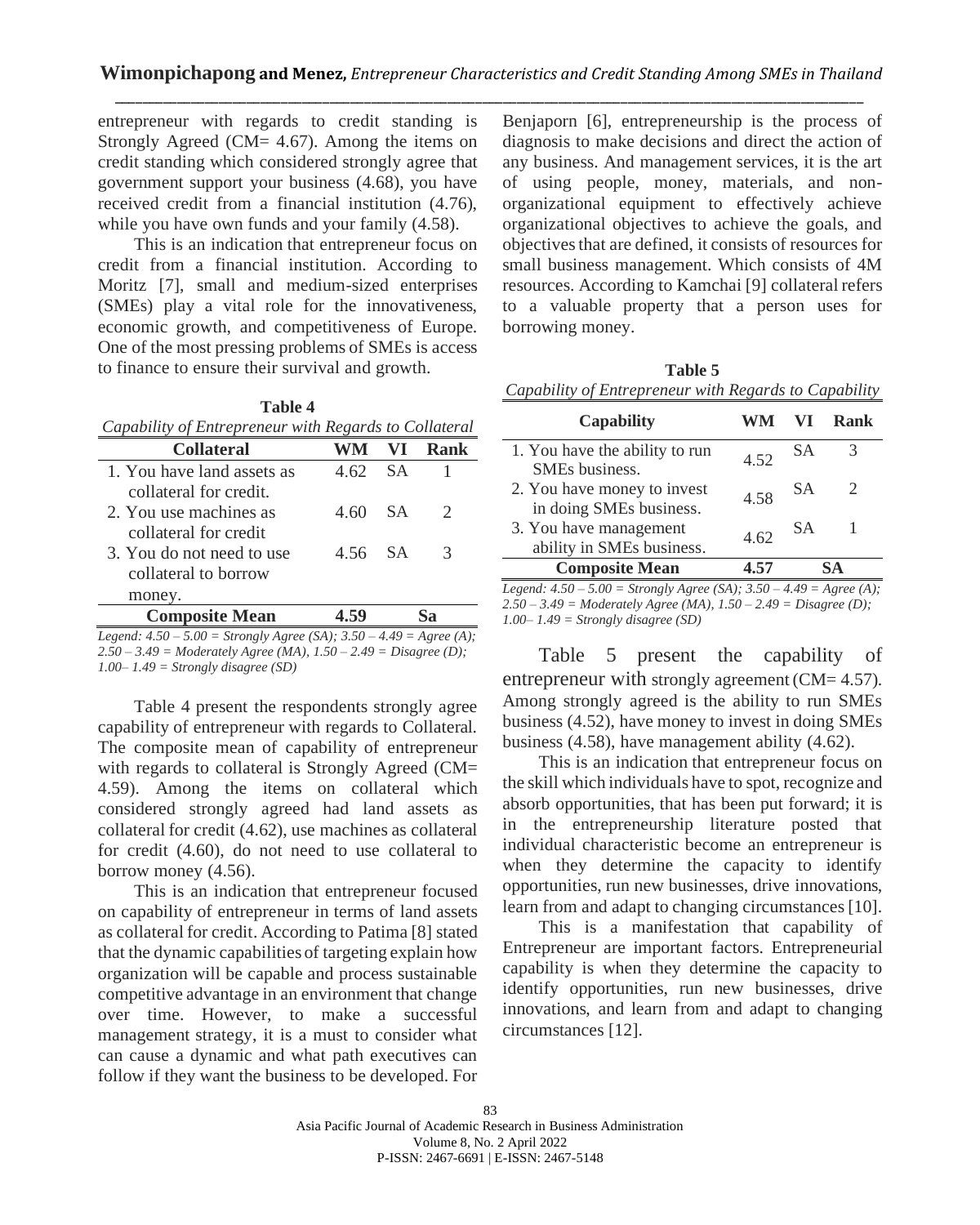| Table 6                                                |      |           |      |
|--------------------------------------------------------|------|-----------|------|
| Problems Encountered on the Capability of Entrepreneur |      |           |      |
| <b>Problems of Entrepreneur</b>                        | WM   | VI        | Rank |
| 1. Characteristic                                      | 4.63 | <b>SA</b> | 2.5  |
| 2. Credit Standing                                     | 4.69 | <b>SA</b> |      |
| 3. Capital                                             | 4.63 | <b>SA</b> | 2.5  |
| 4. Collateral                                          | 4.60 | <b>SA</b> | 4    |
| 5. Capability to put up                                | 4.57 | <b>SA</b> | 5    |
| <b>SMEs</b>                                            |      |           |      |
| <b>Composite Mean</b>                                  |      |           |      |

*Legend: 4.50 – 5.00 = Strongly Agree (SA); 3.50 – 4.49 = Agree (A); 2.50 – 3.49 = Moderately Agree (MA), 1.50 – 2.49 = Disagree (D); 1.00– 1.49 = Strongly disagree (SD)*

Table 7 presents problems encountered on the capability of entrepreneur; the composite mean of problems with regards to characteristic is strongly agrees as 4.63. Among the items on problems of entrepreneur which considered agree by characteristic (4.63), credit standing (4.69), capital (4.63), collateral (4.60), and capability to put up SMEs (4.57).

This result is a strong manifestation that entrepreneur focus on problems in terms of credit

standing. According to Tehseen, and Ramayah, [11], most of the small and medium businesses have capital problems. This must be borrowed from a financial institution where credit standing is important for borrowing money. Kamchai [9] stated that the problem that causes business collateral especially for SMEs and Micro Finance do not have access to the source of capital due to our Thai law. For Al-Tit et al. [3], SMEs sector and emphasize that enterprises from this sector play an important role in national economies, thus becoming the driving force for the development of the entire economy. Nowadays, businesses need different strategies to survive under competition and creating business growth. This is essential and very important because the market size is different in terms of resources, technology, demand for capital, innovation development creativity and care in the business environment. Which the government has given priority and there are many studies abroad about how business strategies are affecting the growth of the SME business [1].

**Table 7**

*Proposed Strategy Action Plan for Develop Successful New Businesses Among SMEs in Thailand*

| <b>Key Result Areas</b>                                                                                                                                                                    | <b>Strategies</b>                                                                                                                                                                                                                                                                                                                                                        | <b>Persons Involved</b>                                                                                                        |
|--------------------------------------------------------------------------------------------------------------------------------------------------------------------------------------------|--------------------------------------------------------------------------------------------------------------------------------------------------------------------------------------------------------------------------------------------------------------------------------------------------------------------------------------------------------------------------|--------------------------------------------------------------------------------------------------------------------------------|
| <b>CAPABILITY OF ENTREPRENEURS</b>                                                                                                                                                         |                                                                                                                                                                                                                                                                                                                                                                          |                                                                                                                                |
| Capability<br>1. You have money to invest in doing<br><b>SMEs</b> business<br>2. You have management ability in<br><b>SMEs</b> business                                                    | Attend to seminars on SME on investment<br>⋗<br>capital<br>Collaborate with various funding sources<br>spearhead seminars in developing creative<br>➤<br>thinking and curiosity<br>in build self-confidence                                                                                                                                                              | Universities offering<br>seminars<br><b>Bank Managers</b><br><b>Financial Institutions</b><br>SME Organizations in<br>Thailand |
| <b>Collateral of Entrepreneurs</b>                                                                                                                                                         |                                                                                                                                                                                                                                                                                                                                                                          |                                                                                                                                |
| 1. You use machines as collateral for<br>credit<br>2. You do not need to use collateral to<br>borrow money                                                                                 | Collaborate with government for funding<br>⋗<br>Tie-up with banks for credit standing<br>⋗<br>potentiality of SMEs.<br>Partner with financial institutions that<br>⋗<br>support SMEs investment.                                                                                                                                                                         | Government Agency in<br>Thailand<br><b>Bank Managers</b><br><b>SME</b> Managers                                                |
| PROBLEMS OF ENTREPRENEURS                                                                                                                                                                  |                                                                                                                                                                                                                                                                                                                                                                          |                                                                                                                                |
| <b>Collateral</b><br>You do not borrow money with personal<br>loan enough for investment<br><b>Capability to put up SMEs</b><br>You do not have knowledge of Startup<br>SME <sub>s</sub> . | > Attend seminars on loans spearheaded by<br>various Bank/financial institutions<br>$\triangleright$ Tie-up with university who will deliver<br>series of lightning talk about SMEs<br>$\triangleright$ Invite successful<br>$\triangleright$ entrepreneurs for sharing of experiences<br>$\triangleright$ Benchmarked with other successful<br>entrepreneurial business | -Financial Institutions<br>-Entrepreneurial<br><b>Business Managers</b><br><b>Bank Managers</b><br>Successful entrepreneur     |

84

Asia Pacific Journal of Academic Research in Business Administration Volume 8, No. 2 April 2022 P-ISSN: 2467-6691 | E-ISSN: 2467-5148